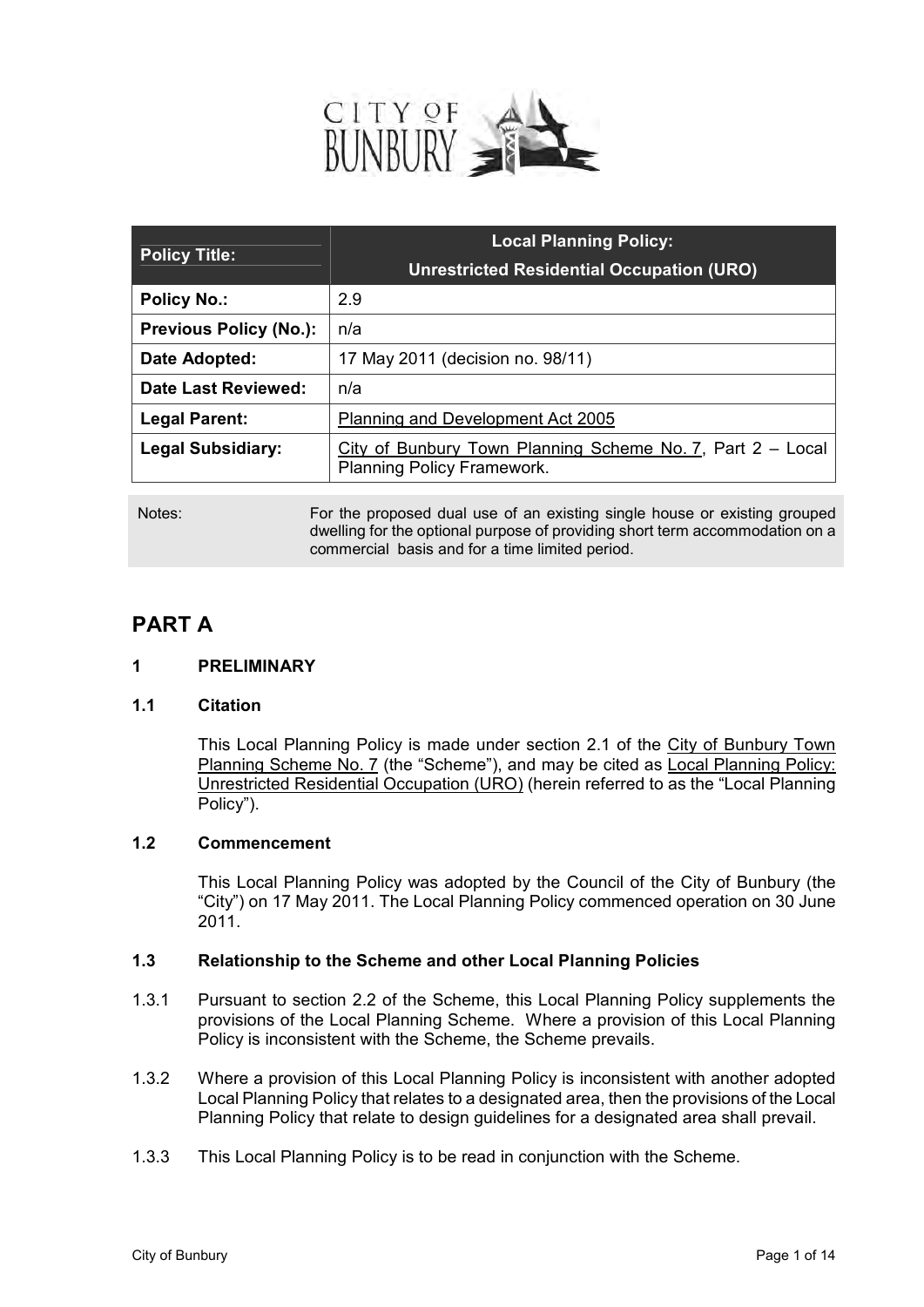- Notes: 1. Land use and development within the Local Planning Policy Area is also subject to the Local Planning Scheme.
	- 2. A Local Planning Policy is not part of the Scheme and does not bind the Local Government in respect of any application for planning approval but the local government is to have due regard to the provisions of the Policy and the objectives which the Policy is designed to achieve before making its determination.

# **1.4 Relationship with Local Laws**

- 1.4.1 This Local Planning Policy operates in conjunction with the Local Government's Local Laws in the regulation of development and the use of land within the Scheme Area.
- 1.4.2 Where a provision of this Local Planning Policy is inconsistent with a Local Law, the provision of the Local Law shall prevail.

#### **2 PURPOSE**

The purpose of this Local Planning Policy is to:

- (a) guide and regulate the implementation of Unrestricted Residential Occupation (URO) use in accordance with the policy objectives;
- (b) ensure that future planning applications submitted to or referred to the City of Bunbury seeking Unrestricted Residential Occupation use are considered in accordance with the procedures outlined within the Local Planning Policy and as such ensure assessments are accountable, comparable and consistent.

#### **3 OBJECTIVES**

In accordance with the Aims of the Scheme, achievement of the following objectives is sought by facilitating Unrestricted Residential Occupation use in conjunction with a residential use -

- (a) to broaden the scope and number of short stay accommodation options available to those visiting the City;
- (b) to enhance the depth and variety of the visitor experience within strategically important tourism locations;
- (c) to provide landowners and investors with greater flexibility in the use and leasing of residential property;
- (d) to seek to ensure that premises with Unrestricted Residential Occupation use are:
	- **-** located within supportive environments; and
	- **EXEC** appropriate to their immediate setting; and
	- suited to the purpose in terms of building form and design; and
	- **EXEC** managed in an orderly and considerate manner.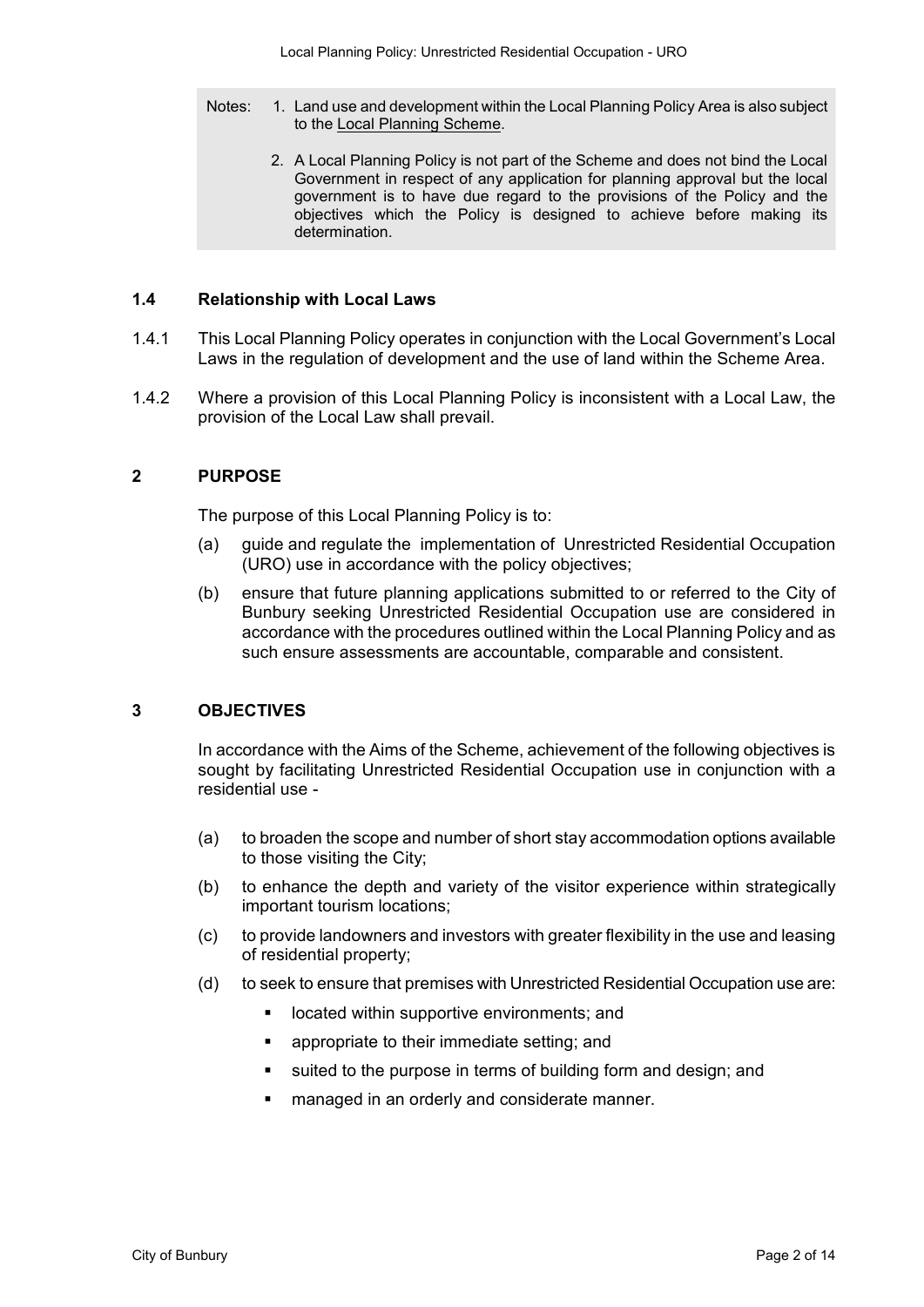# **4 LOCAL PLANNING POLICY AREA**

This Local Planning Policy applies to all land within the local government district of the City of Bunbury, and as such, the Local Planning Policy Area is the Scheme Area, as depicted by Map 1: Local Planning Policy Area.

Notes: Map 2 shows the area within which Local Government will consider permission of a URO use in accordance with clause 8.3 (a).

# **5 APPLICATION**

- 5.1 Subject to the Scheme, the Unrestricted Residential Occupation use shall be in accordance with the standards and requirements of this Local Planning Policy; and except as otherwise provided, shall require the prior planning approval of the Local Government in accordance with the provisions of the Scheme.
- 5.2 Unrestricted Residential Occupation shall be applied as a dual use and only:
	- (a) in conjunction with an existing single house or individual grouped dwelling<sup>1</sup>; and
	- (b) for a time limited duration, in accordance with clause 10.6 of the Scheme (i.e. Temporary Planning Approval).
- 5.3 Owners of existing single dwellings or grouped dwellings that seek approval to operate with Unrestricted Residential Occupation use are required to submit a planning application to the local government for permission to extend the authorised permanent residential use. Where it is intended to apply the use to more than one grouped dwelling on the same parent lot, a separate planning application and fee shall be required in each instance.
- 5.4 The initial planning fee for new applications seeking the Unrestricted Residential Occupation use shall be commensurate with the fee for a 'Change of Use' as shown within the relevant Planning Fees and Charges Schedule. Unless specifically stated otherwise within the Planning Fees and Charges Schedule, the renewal fee shall be commensurate with that rate for the renewal of a Home Based Business.

Notes: The applicant will also be required to pay an "Advertising Fee" (set out in the City of Bunbury's Schedule of Fees & Charges) prior to the commencement of advertising.

- 5.5 Where the proposal relates to survey strata lots or lots incorporating common property, the explicit written support of the appropriate body corporate and/or all other owners with an interest in that land will be required to be submitted at the same time as the making of the planning application.
- 5.6 A planning application that includes the Unrestricted Residential Occupation use shall, in keeping with the overall scale and complexity of the proposal, provide supplementary supporting information/documentation to the satisfaction of the Local Government that demonstrates how and to what extent the design requirements of this Local Planning Policy have been incorporated into the proposal.
- 5.7 In considering an application for planning approval where a variation is proposed to one or more Acceptable Development requirements prescribed under the Residential Design Codes and/or in order to adequately satisfy requirements under part 5.6 of this

 1 Where short stay accommodation is proposed in conjunction with new build development or in relation to existing multiple dwellings, then approval for 'Unrestricted Residential Accommodation' should be sought.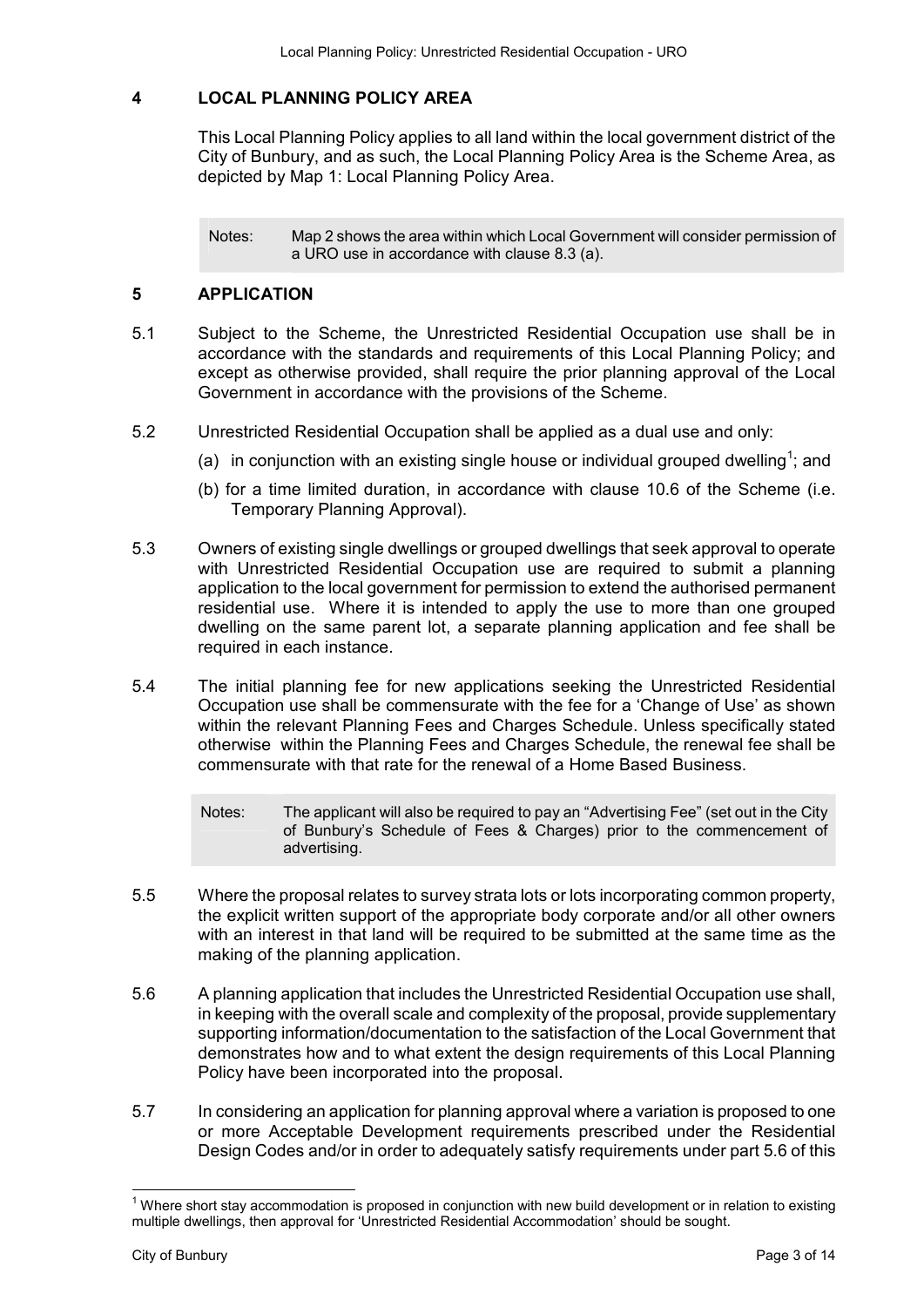Local Planning Policy, the Local Government may require the submission of a Development Impact Statement (with terms of reference determined by the Local Government), which has been undertaken by an appropriately qualified person or body at the applicant's expense, as part of any application for planning approval.

| Notes: | 1. Unrestricted Residential Occupation (URO) use is not specifically<br>mentioned within the current Zoning Table of the City of Bunbury Town<br>Planning Scheme No.7 and thus is required to be dealt with as a land use<br>"not listed".                                                                                            |
|--------|---------------------------------------------------------------------------------------------------------------------------------------------------------------------------------------------------------------------------------------------------------------------------------------------------------------------------------------|
|        | 2. Landowners/managers of property incorporating a proposed URO use are<br>advised to seek independent legal advice regarding the intended future use<br>and management of their premises. This would include, but is not limited<br>to checking the requirements of the Equal Opportunity Act 1984 and the<br>Fair trading Act 1987. |
|        | 3. As many residential public liability insurance policies exclude the use of<br>premises for short term rentals, landowners/managers of a property<br>proposing to incorporate a URO use are recommended to check this<br>matter with their insurance providers.                                                                     |

#### **6 EXEMPTIONS FROM PLANNING APPROVAL**

 Except where provided for within the provisions of the Residential Design Codes and subject to compliance with the relevant development requirements and standards of the Scheme, there are no other exemptions or exclusions permitted under the Scheme.

### **7 MEANING OF TERMS**

- 7.1 Unless the context otherwise requires, words and expressions used in this Local Planning Policy have the same meaning as they have -
	- (a) in the Planning and Development Act 2005; or
	- (b) if they are not defined in that Act
		- i. in the Dictionary of Defined Words and Expressions in Schedule 1 of the City of Bunbury Town Planning Scheme No. 7;
		- ii. in the Residential Design Codes;
		- iii. Building Code of Australia; or
		- iv. in a relevant Australian Standard.
- 7.2 The meaning of other specific words and expressions relevant to this Local Planning Policy are given below:
	- (a) General definitions -

#### **"Dual Use"** means

the use of land and/or buildings for activities that fall within two distinct land use classes where neither one of those uses is considered as being incidental to the other*.* 

Notes: Unlike some examples of a dual use where two distinct land uses may operate concurrently, the use of a residence as a dwelling or alternatively as Unrestricted Residential Occupation is unable to occur simultaneously.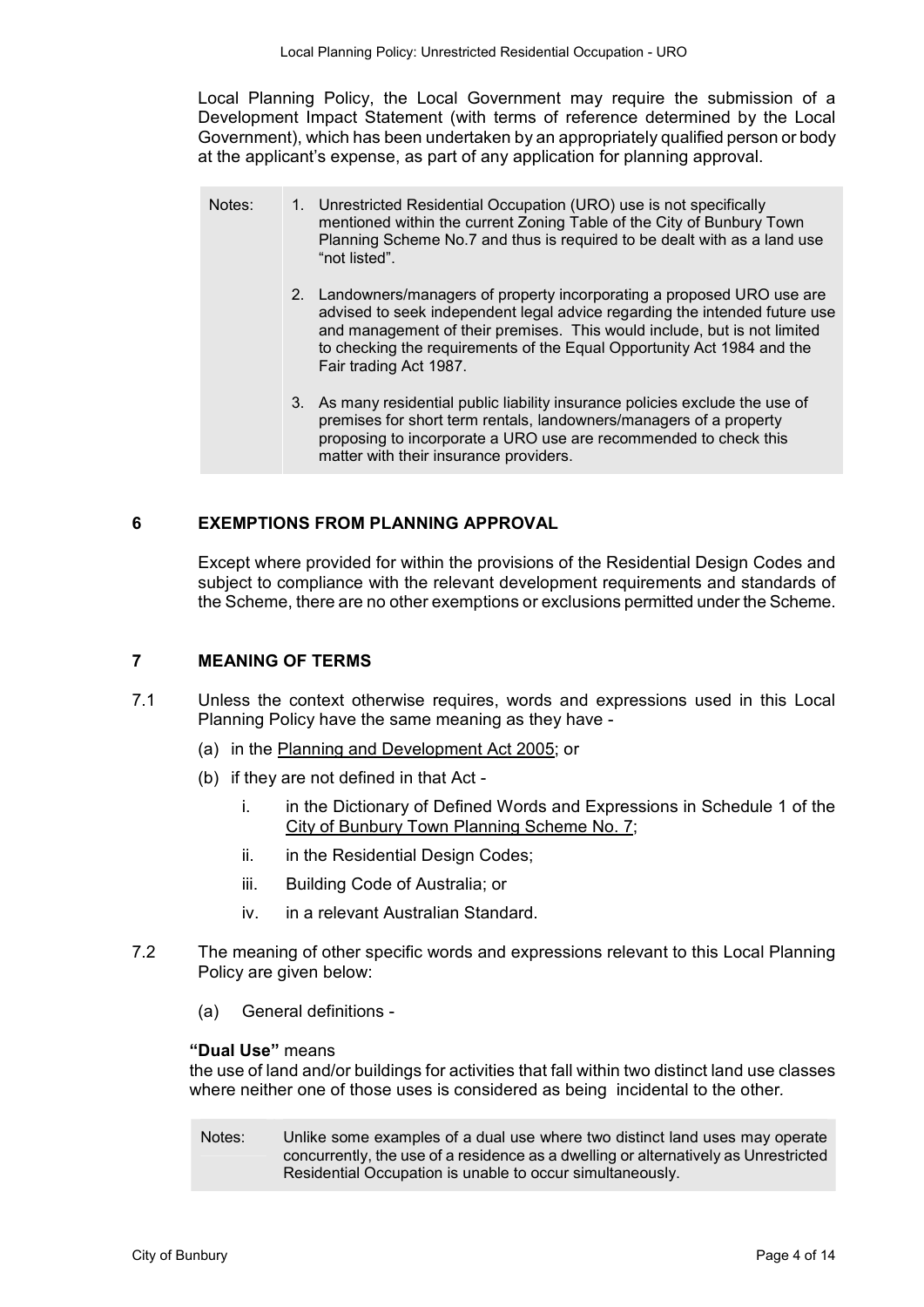#### **"Short-stay accommodation"** means

a building or buildings used for the purpose of providing accommodation for a person or persons on a temporary basis for a period of time not exceeding three months in duration within a 12 month period.

#### **"Strategic Tourism Location"** means

a destination node or area of visitor interest represented by pockets and clusters within the City that hold special appeal and add to the value of the tourism product in Bunbury.

(b) Land use definitions -

#### **"Unrestricted Residential Accommodation"** means:

a premises comprising a dwelling or dwellings (either single, grouped or multiple) that benefit from extended rights in that they may be occupied either permanently as a residential dwelling, or temporarily for short-stay accommodation.

### **"Unrestricted Residential Occupation"** means

a premises comprising a single house or grouped dwelling that benefits from extended rights in that they may be occupied either permanently as a residential dwelling, or temporarily for short-stay accommodation on a time limited basis.

7.3 Notes and instructions printed in italics are not part of the Local Planning Policy.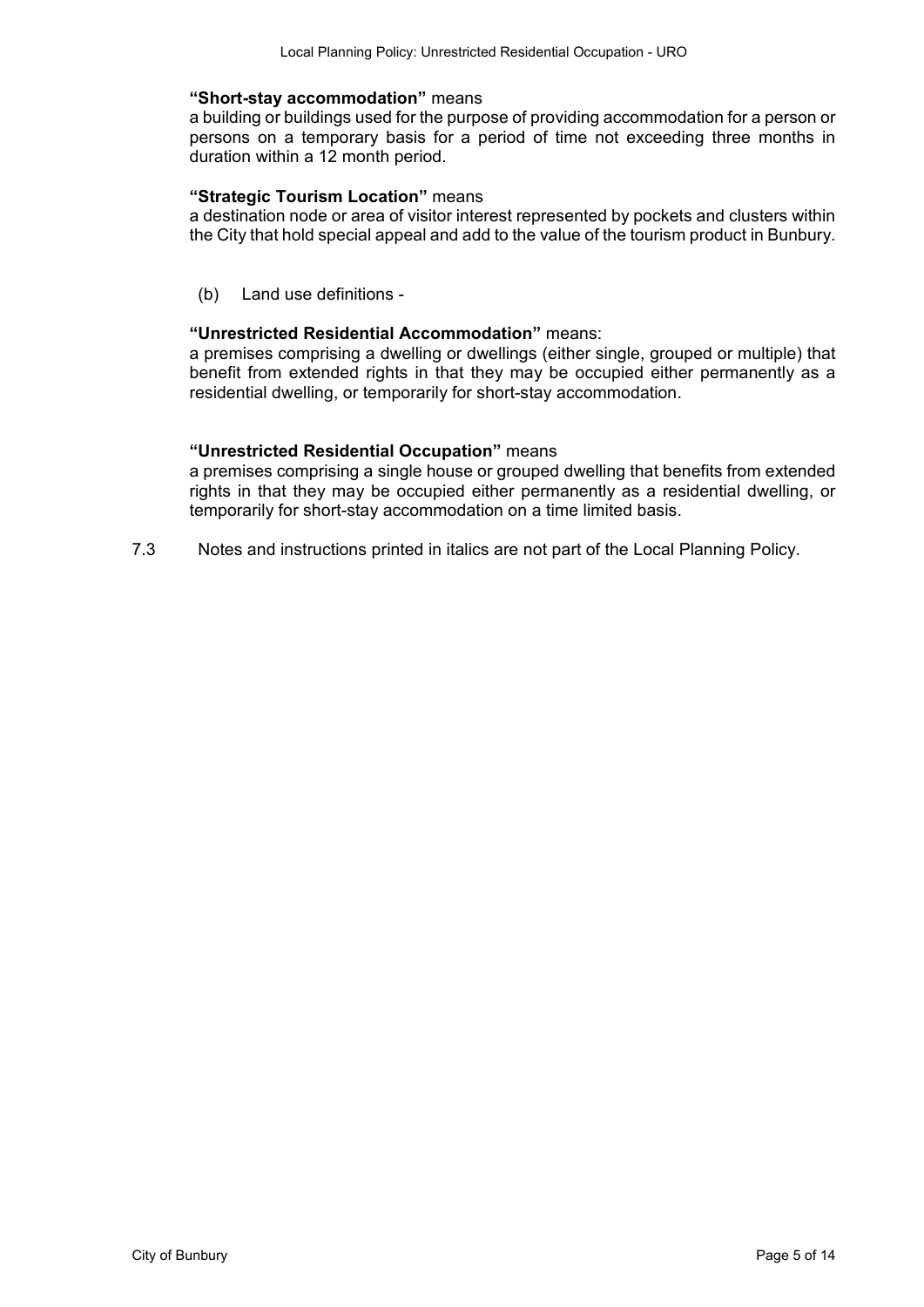# **PART B**

# **8 GENERAL STANDARDS FOR LAND USE & DEVELOPMENT**

#### **8.1 Land Use & Development of Unrestricted Residential Accommodation**

The development of premises for the purposes of Unrestricted Residential Occupation use is to be in accordance with the requirements of –

- (a) this Local Planning Policy: Unrestricted Residential Occupation (URO); and
- (b) the Residential Design Codes for residential developments, subject to the variations; and
- (c) the applicable zone provisions under the Scheme; and
- (d) relevant Special Control Area(s); and
- (e) relevant Local Planning Policies or Local Laws; and
- (f) applicable Australian Standards.

Notes: Section 8 "General Standards for Land Use & Development" of this Local Planning Policy sets out the prescriptive provisions against which the URO use must be evaluated as part of any land use and development within the Scheme Area.

#### **8.2 Dual Use**

Proposals seeking approval need to be submitted in the form of a dual use in the following manner:

- (a) Single House/Unrestricted Residential Occupation; or
- (b) Grouped Dwelling/Unrestricted Residential Occupation

#### **8.3 Location**

Unrestricted Residential Occupation use will be considered by the Local Government where the site falls within:

- (a) the extent of the area shown on Map 2 of this LPP, comprising of the CBD and residential areas with a high strategic value in respect of tourism; or
- (b) Special Uses Zones subject to provisions of the Scheme.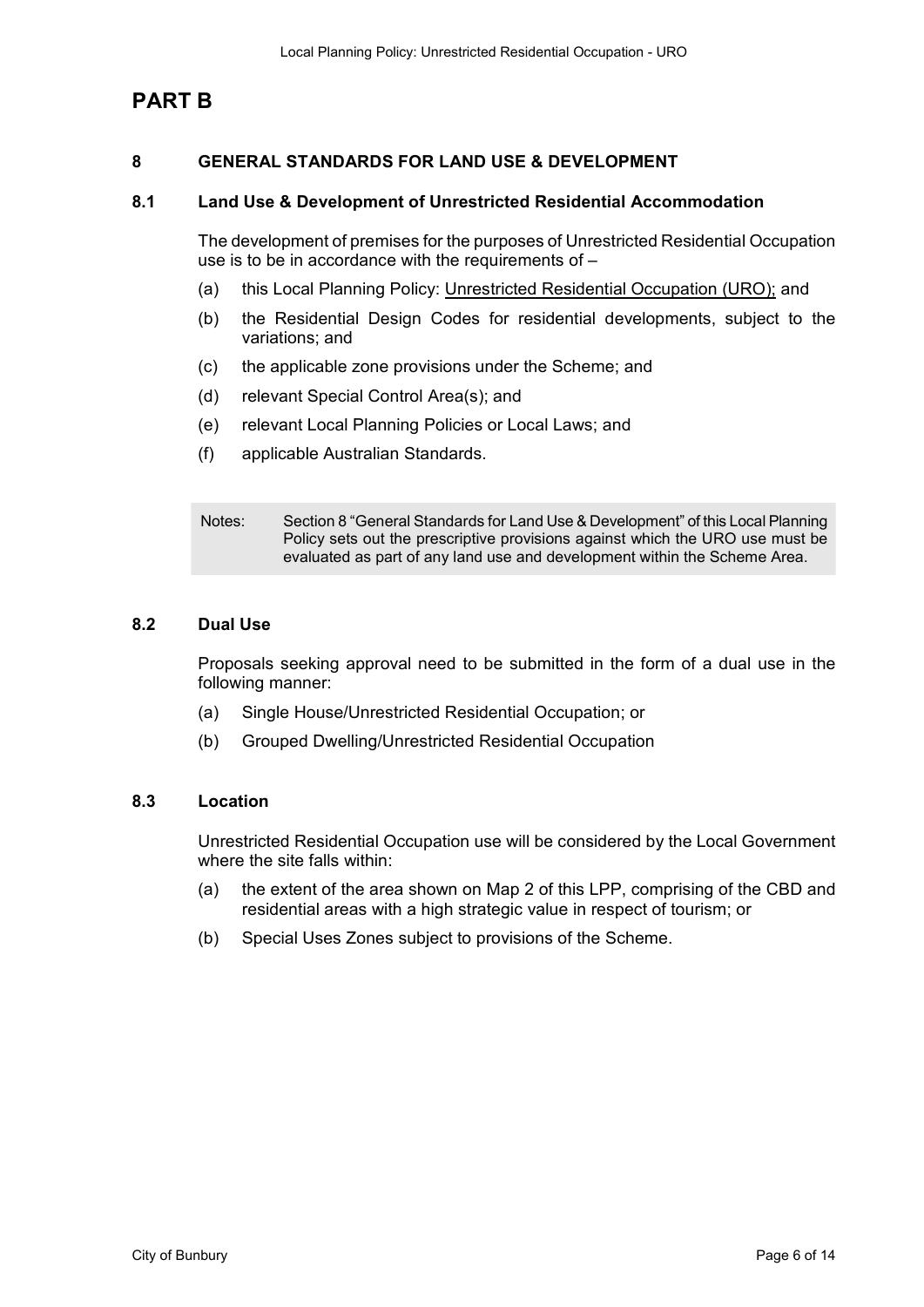1. With the exception of Special Use Zones, the extent is initially limited to the CBD and to those residential areas closest to Bunbury's waterfront that benefit from good access to a supporting range of attractions, activities and services. Notes: 2. Areas of the City within which Unrestricted Residential Occupation use may be considered for support by Local Government will be subject to future review and revision in accordance with clause 13.2 of this LPP. In undertaking this review, particular regard shall be paid to guidance contained within the adopted City of Bunbury Local Planning Strategy for Tourism, copies of which are available for viewing at the City of Bunbury Council offices or may be accessed via the City of Bunbury website http://www.bunbury.wa.gov.au/.

# **8.4 Setting (Grouped Dwellings)**

 In order to limit incidences of lifestyle conflict and potential for disturbance that may result from the mixing of short stay occupants and permanent residents at close quarters, in the case of a grouped dwelling, approval will be considered by local government only where the residential amenity afforded to other grouped dwellings forming part of the same survey strata scheme will not, in the opinion of Local Government, be seriously adversely affected. In assessing the appropriateness of the setting, attention shall be paid to the overall lot layout and to the degree of separation afforded to individual dwellings and proposals shall demonstrate that:

- (a) dedicated parking is able to be provided to the minimum standard within the boundary of the survey strata lot the subject of the planning application; and
- (b) the main entrance to the dwelling is able to be accessed on foot directly from the public highway without a requirement to cross common property; and
- (c) boundaries between shared spaces and private spaces are clearly visible within the survey strata scheme.
	- Notes: 1. Notwithstanding that an application involving a grouped dwelling must, in accordance with this LPP, have the full support of the responsible body corporate/all landowners, the immediate living environment should nevertheless be regarded as conducive to the mixing of short term occupiers and longer term residents/tenants.
		- 2. Major openings and private spaces associated with dwellings of permanent residents should not be exposed to a passing flow of unfamiliar persons on foot crossing common property to access their short stay accommodation. The possibility for unintentional trespass should also be avoided. Accordingly, the main entrances to dwellings proposing a URO use should therefore be able to be accessed directly on foot from both dedicated private parking bays and from the public highway without being required to cross over land held in common ownership.
		- 3. Any measures intended to be introduced to reduce the likelihood of lifestyle conflict or nuisance occurring should be addressed as part of proposed Design Considerations and/or within the Operational Management Plan.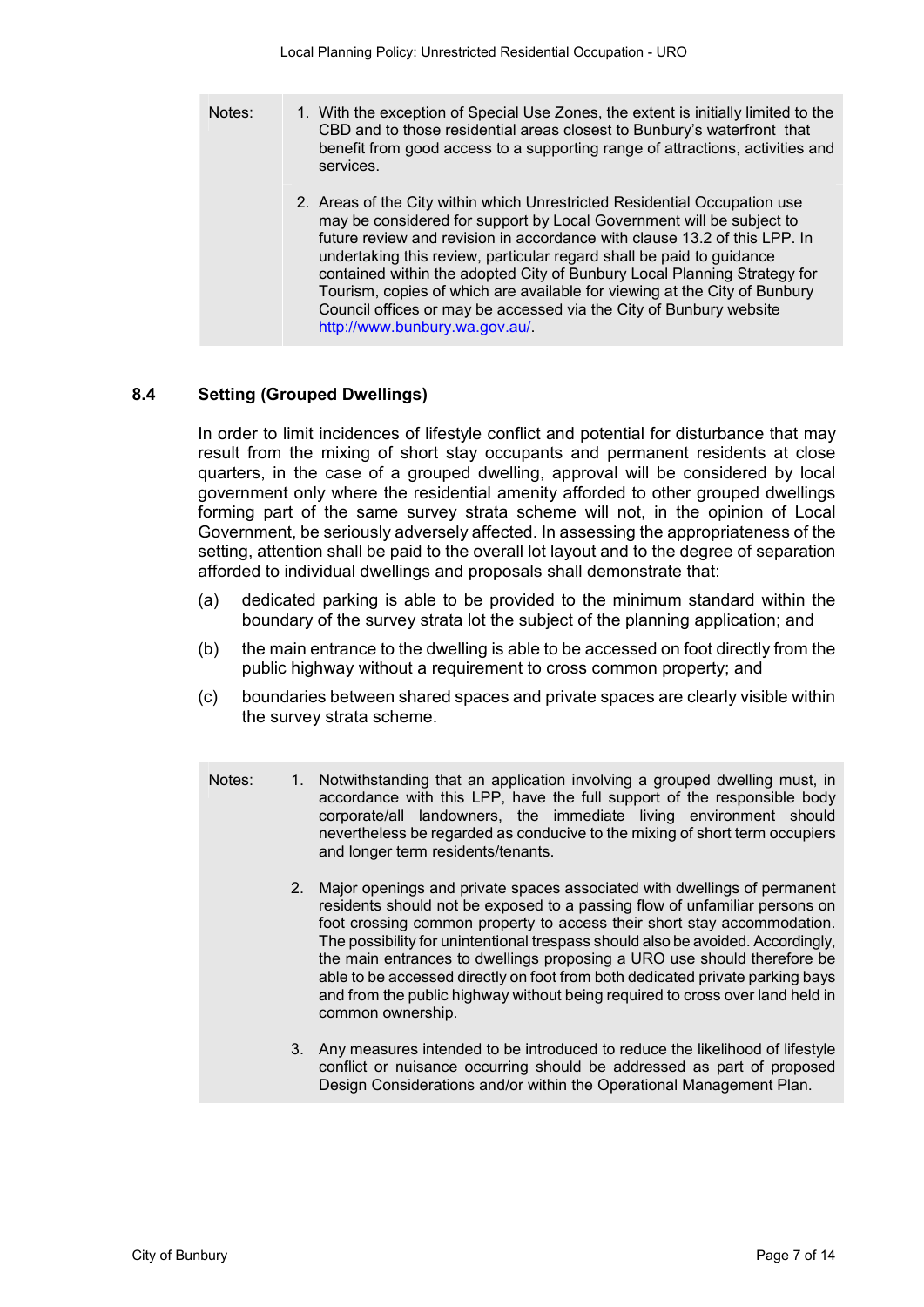# **8.5 Building Fitness**

- 8.5.1 Dwellings the subject of a planning application incorporating an Unrestricted Residential Occupation use must be fit for the purpose at the time of use.
- 8.5.2 Dwellings with an approved Unrestricted Residential Occupation use must comply with the Building Code of Australia (BCA) before the use is commenced.
	- Notes: 1. It will be a condition of planning approval that a building licence is submitted to and approved by Local Government before premises are first occupied for the purpose of short stay accommodation. The premises may be required to comply with BCA standards of more than one building class and in such cases the premises shall be required to satisfy the BCA standards relevant to each class.
		- 2. Applicants are advised to obtain professional advice at the earliest opportunity in regard to extent of building modifications and other works that may be necessary to their property in order to fully comply with the BCA and meet any Fire and Emergency Services Authority (FESA) requirements.

# **8.6 Design Considerations**

- 8.6.1 Development applications seeking Unrestricted Residential Occupation use shall provide detailed designs and other supporting information that demonstrates the extent to which additional measures have been introduced into the proposal that seek to achieve and maintain privacy between the application site and neighbouring dwellings / properties (e.g. in respect of private amenity space provision, boundary treatments, balcony screening etc.);
	- Notes: Given the extended use of the residential premises and the potential for the frequent rotation of occupiers, it is reasonable to expect privacy standards in excess of that required for a single purpose dwelling.
- 8.6.2 The dwelling the subject of the application must not be altered or modified in such a manner that would be contrary to the relevant provisions of the Residential Design Codes (R-Codes).
- 8.6.3 Car parking provision to a minimum standard shall be in accordance with requirements of the Residential Design Codes.
	- Notes: Car parking provision above the minimum standard will potentially allow greater flexibility in establishing the controls that will form part of the Operational Management Plan (e.g. in setting the maximum number of occupiers).

# **8.7 Operational Management Plan**

- 8.7.1 An Operational Management Plan will be required to be submitted as part of the planning application and the agreed plan shall form part of any subsequent planning approval. The management plan shall address the manner in which the short stay element is to be operated and must include:
	- (a) a nominated local manager/caretaker (with a 24hr contact number) responsible for the day to day smooth running of the premises and for adherence to the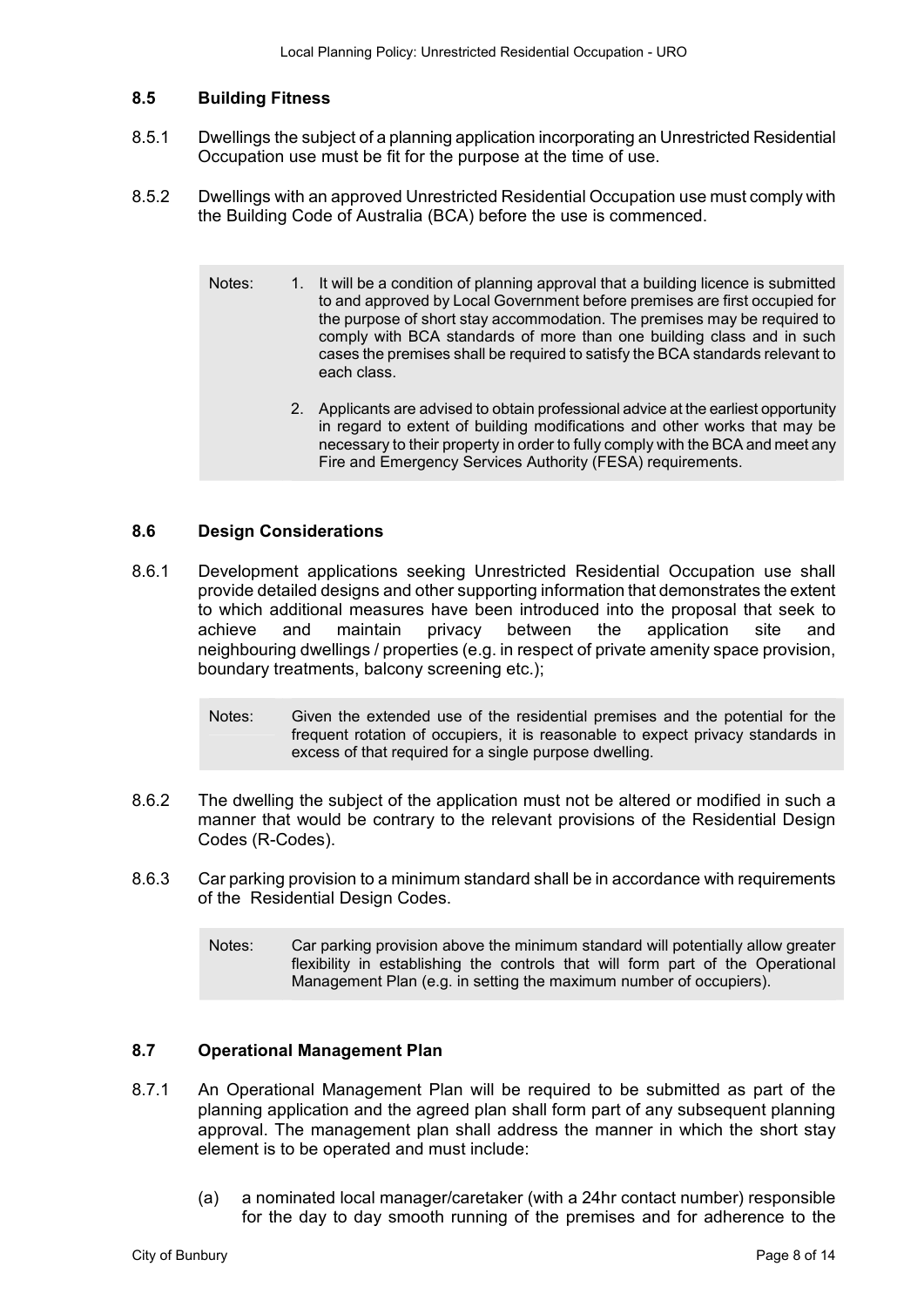approved Operational Management Plan;

- (b) house cleaning/garden maintenance/domestic waste disposal arrangements;
- (c) proposed renter (agreement) controls in respect of:
	- i. maximum number of occupants
	- ii. gatherings and guest/visitor number limitations at any one time
	- iii. noise curfews
	- iv. use of outdoor areas
	- v. car parking
	- vi. trailer/equipment storage
	- vii. pets
- (d) details of how reports of nuisance will be followed up and dealt with in a timely and appropriate manner;
- (e) a fire and emergency response plan
- 8.7.2 Where the planning application relates to an existing grouped dwelling, the Operational Management Plan as submitted (and subsequently modified if required) must be agreed by the responsible body corporate or by each individual owner holding an interest in the land.

#### **8.8 Signage**

Signage shall be limited to and consistent with that normally associated with a dwelling (e.g. a nameplate). Additional advertising signage will not be supported.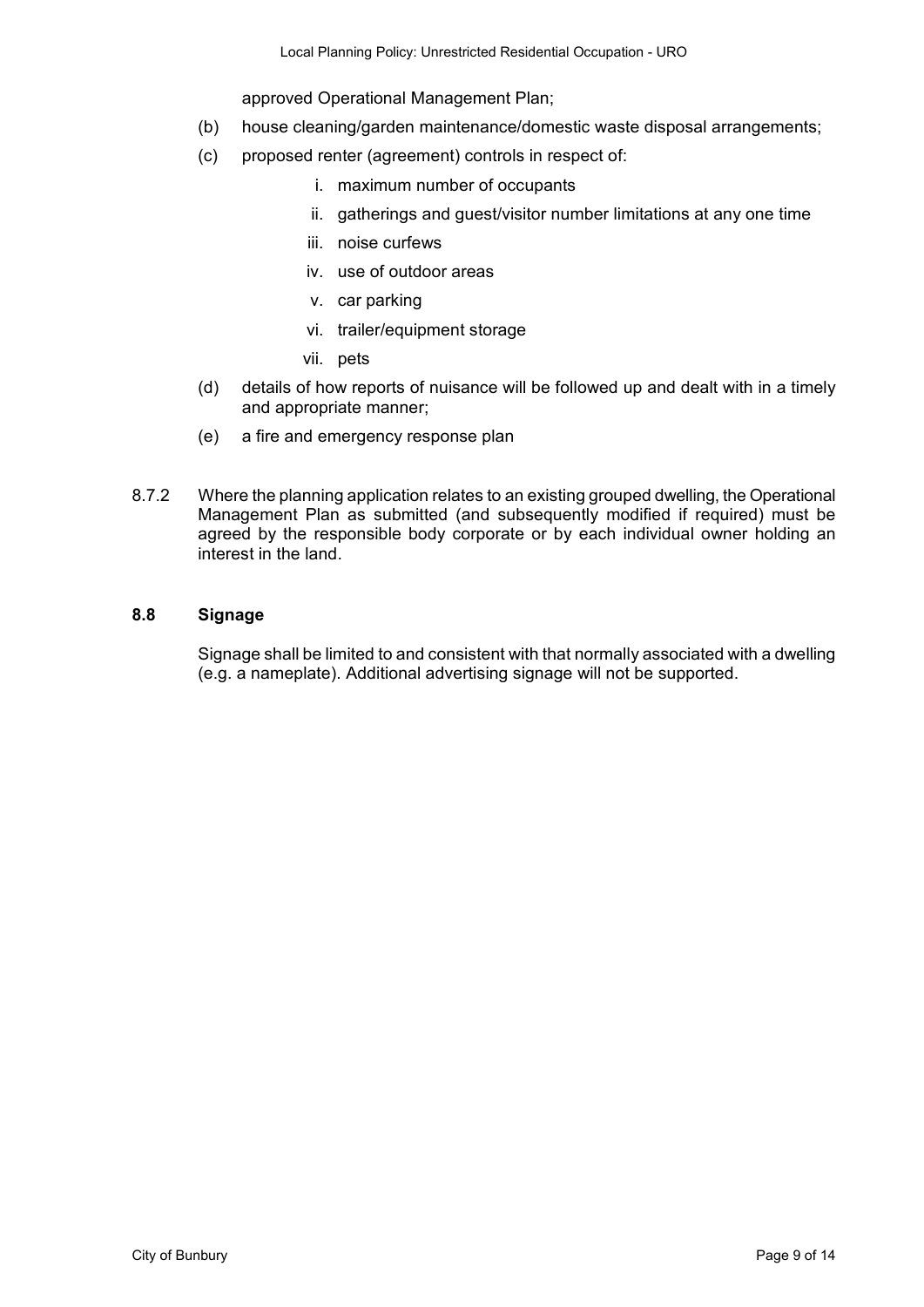# **PART C**

# **9. DEVELOPMENT REQUIREMENTS**

- 9.1 Development in accordance with this policy is deemed to comply.
- 9.2 In exercising any discretion the Local Government should ensure that the variation will not contravene the following provisions of the Scheme -
	- (a) intent & objectives of this Local Planning Policy;
	- (b) section 1.6 The Aims of the Scheme;
	- (c) section 4.2 Zone Objectives; and
	- (d) section 10.2 Matters to be Considered by Local Government.

# **10 DEVELOPMENT IMPACT STATEMENT**

- 10.1 In conjunction with part 5.7 of this Local Planning Policy, if a proposal is considered to have the potential to significantly impact upon residential amenity within the immediate area, the Local Government shall require a Development Impact Statement to be submitted for assessment as part of an application for planning approval, unless this requirement has been waived by the Local Government.
- 10.2 The Development Impact Statement shall comprise a report that is undertaken to the satisfaction of the Local Government and contain the following information in sufficient detail to permit the Local Government to make a thorough assessment of the proposal as far as it relates the proposed Unrestricted Residential Occupation use, including :
	- (a) the adequacy of physical measures employed to protect or enhance the level of privacy afforded to occupiers of the proposal and that afforded to the occupants of neighbouring residential premises;
	- (b) the adequacy of physical noise mitigation measures employed that will act to retain or enhance the residential amenity afforded to occupiers of the proposal and that afforded to the occupants of neighbouring residential premises;
	- (c) the adequacy of controls to be introduced within the management plan (and within subsequent letting agreements) that seek to ensure that the residential amenity of the area is safeguarded.

# **11 NOTIFICATION & ADVERTISING**

 Advertising will be undertaken in accordance with the provisions under Clause 9.4 of the Scheme.

- Notes: 1. Where an application involves a use not listed in the Zoning Table of the Scheme, local government may give notice or require the applicant to give notice in one or more of the following ways:
	- (a) notice of the proposed use or development served on nearby owners and occupiers who, in the opinion of the local government, are likely to be affected by the granting of planning approval, stating that submissions may be made to the local government by a specified date being not less than 14 days from the day the notice is served;
	- (b) notice of the proposed use or development published in a newspaper circulating in the Scheme Area stating that submissions may be made to the local government by a specified date being not less than fourteen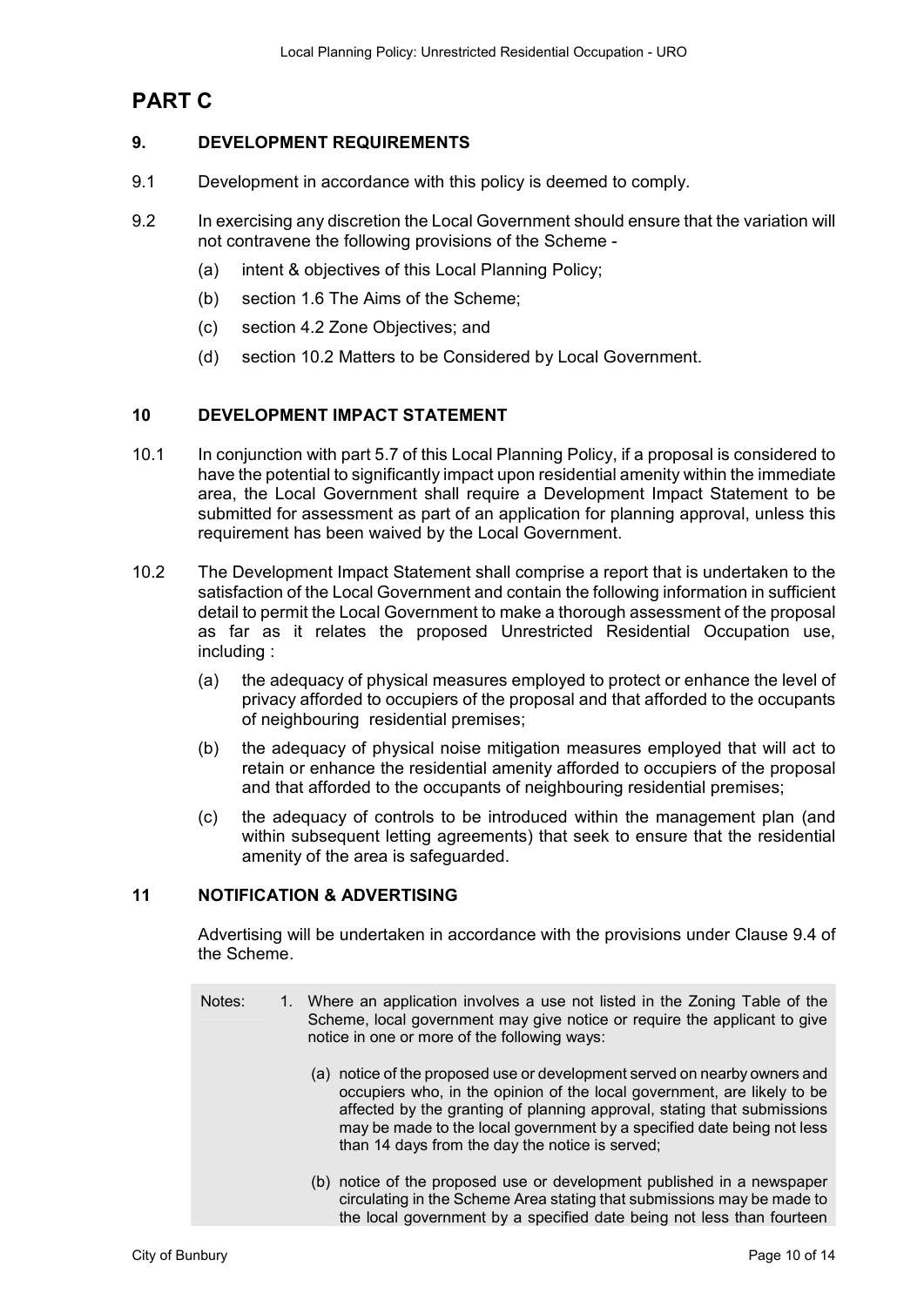days from the day the notice is published;

- (c) a sign or signs displaying notice of the proposed use or development to be erected in a conspicuous position on the land for a period of not less than 14 days from the day the notice is erected.
- 2. The applicant shall be required to pay an "Advertising Fee" (as set out in the City of Bunbury's Schedule of Fees & Charges) prior to the commencement of advertising.

# **12. GRANTING OF PLANNING APPROVAL**

- 12.1 Where a proposal is acceptable on planning grounds, the Unrestricted Residential Occupation use may be granted subject to conditions and a time limited period of 12 months in order to reasonably monitor the management of the development and thereafter consider further renewal(s) in the light of recent experience.
- 12.2 Where the Local Government grants planning approval to operate an Unrestricted Residential Occupation use, the following provisions shall apply:
	- (a) The approval shall be personal to the applicant and shall not be transferred or assigned to any other person;
	- (b) The approval shall not run with the land in respect of which it was granted;
	- (c) The person to whom approval is given by the Local Government to operate the Unrestricted Residential Occupation use shall not before or after the granting of that approval carry on that use at any premises other than the land in respect of which the Local Government's approval was granted; and
	- (d) If an Unrestricted Residential Occupation use has been operating with the approval of the Council and if in the opinion of the Council such use is causing a nuisance or annoyance to neighbours or to owners or occupiers of land in the neighbourhood, the Council may rescind the approval granted by it and after being rescinded, no person upon the subject land shall operate the Unrestricted Residential Occupation use unless a further approval to do so is granted by the Local Government.
		- Notes: 1. In retaining the option of residency on a permanent basis, the application of the URO use class should not be interpreted as meeting any tourism accommodation requirement (i.e. in ratio calculations the URO use would necessarily fall into the permanent residential proportion).
			- 2. Following the granting of planning permission for an URO use, owners /managers are encouraged to seek accreditation from the Tourism Council of Australia. Accreditation is a non-regulatory, voluntary means of addressing customer service and consumer protection issues. Further information is available form the Tourism Council: http://www.tourismcouncilwa.com.au

# **13 IMPLEMENTATION & REVIEW**

#### **13.1 Why a Local Planning Policy?**

The Scheme is a prescriptive instrument that sets out the legal provisions for how land may be used and developed. Sole reliance upon it for regulating all forms of development under all circumstances is not always practical and the Scheme makes allowance for this by enabling the Local Government to adopt Local Planning Polices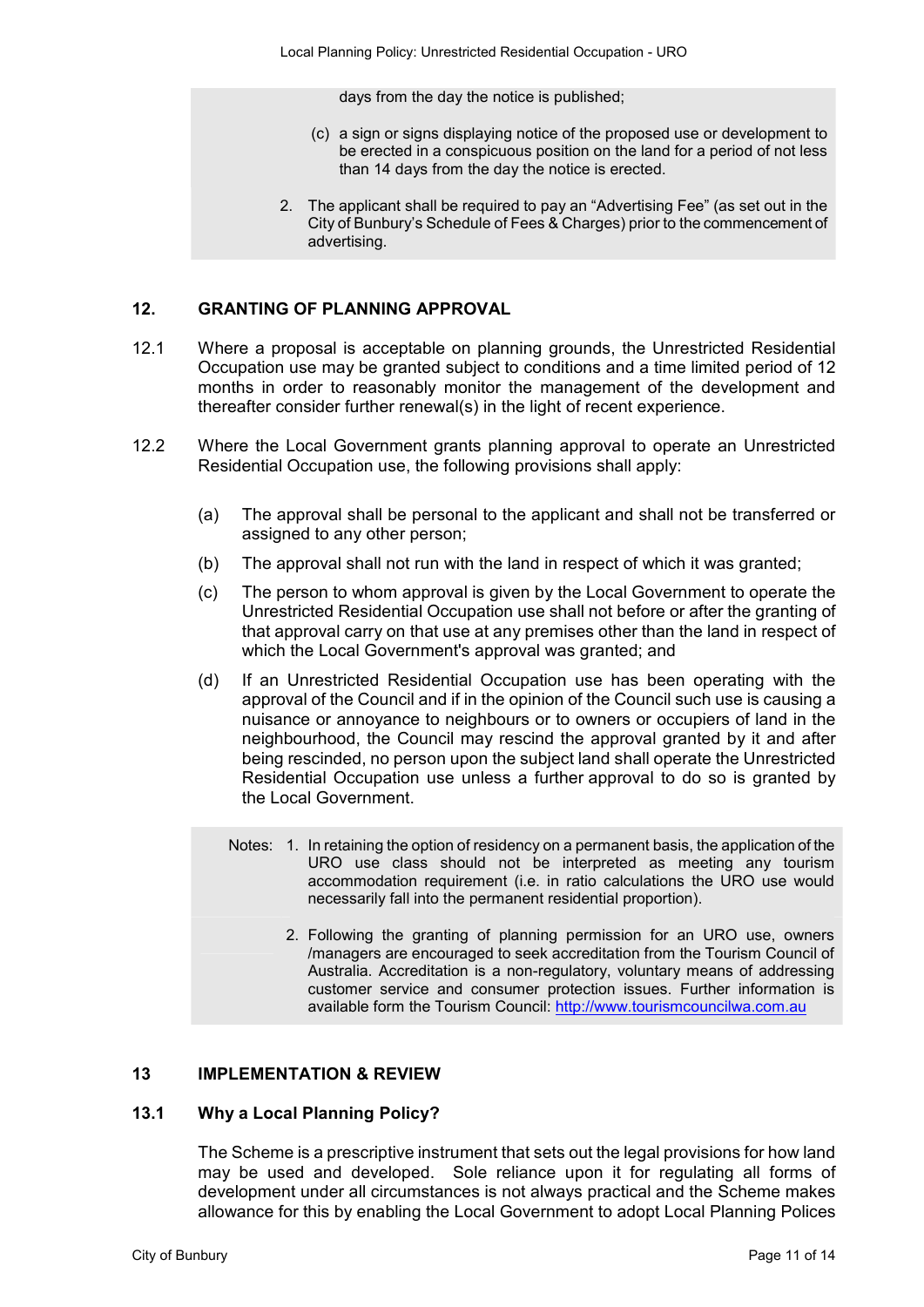from time to time in order to address specific issues or a range of issues in a specific place.

A Local Planning Policy is a tool to assist developers in preparing proposals with a greater understanding of the Council's desired outcomes for the City. This helps to ensure that developers can invest the time and resources needed in preparing applications for planning approval with increased confidence; and that the City's staff and Councillors can assess development proposals in a more consistent and transparent manner.

# **13.2 Policy Review**

The Local Government will review this Local Planning Policy annually in conjunction with the rest of the Local Planning Policy Framework in accordance with the Planning and Development Act 2005.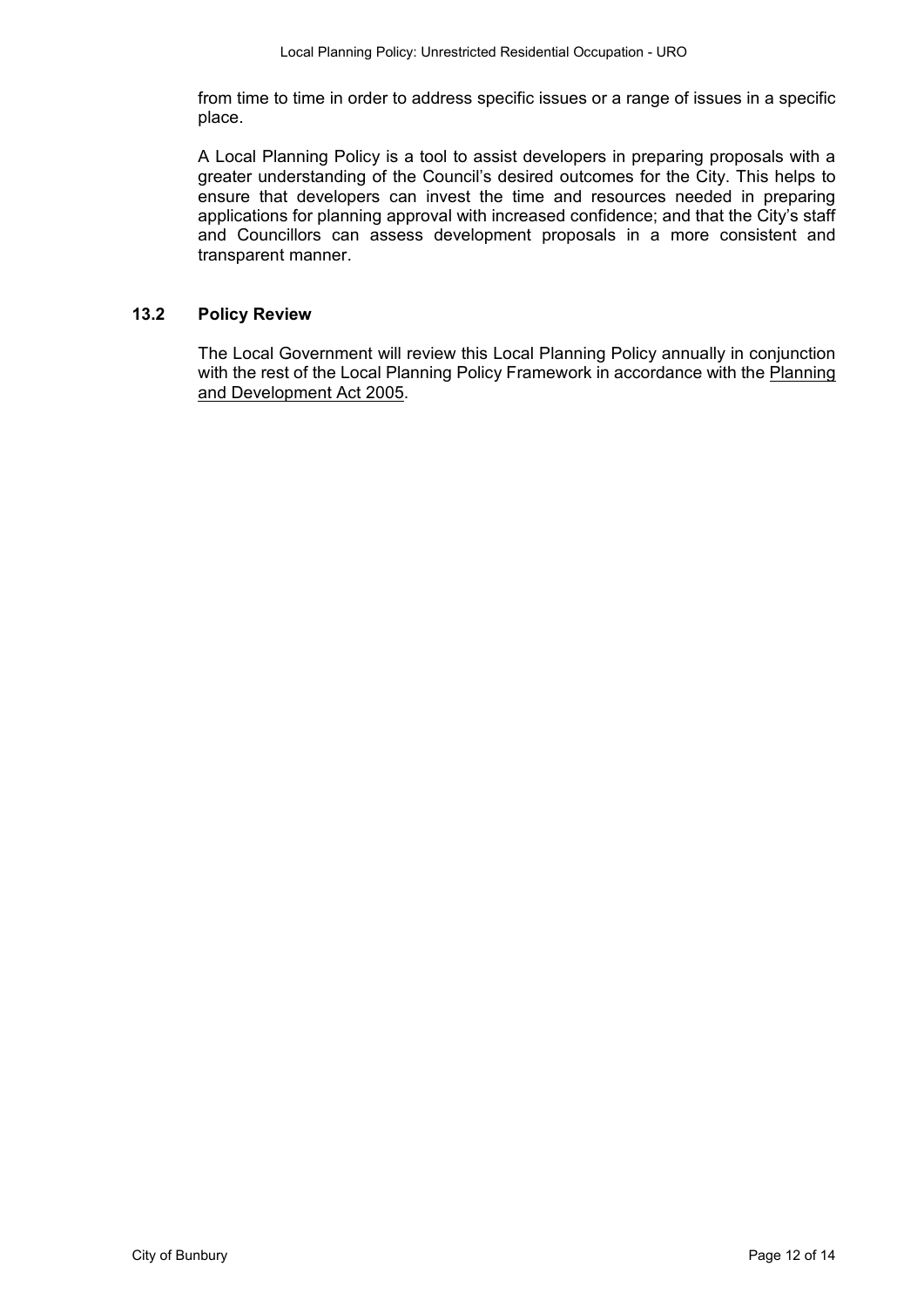

# **Map 1:** Local Planning Policy Area **1988** [refer to clause 4.1]

Ī